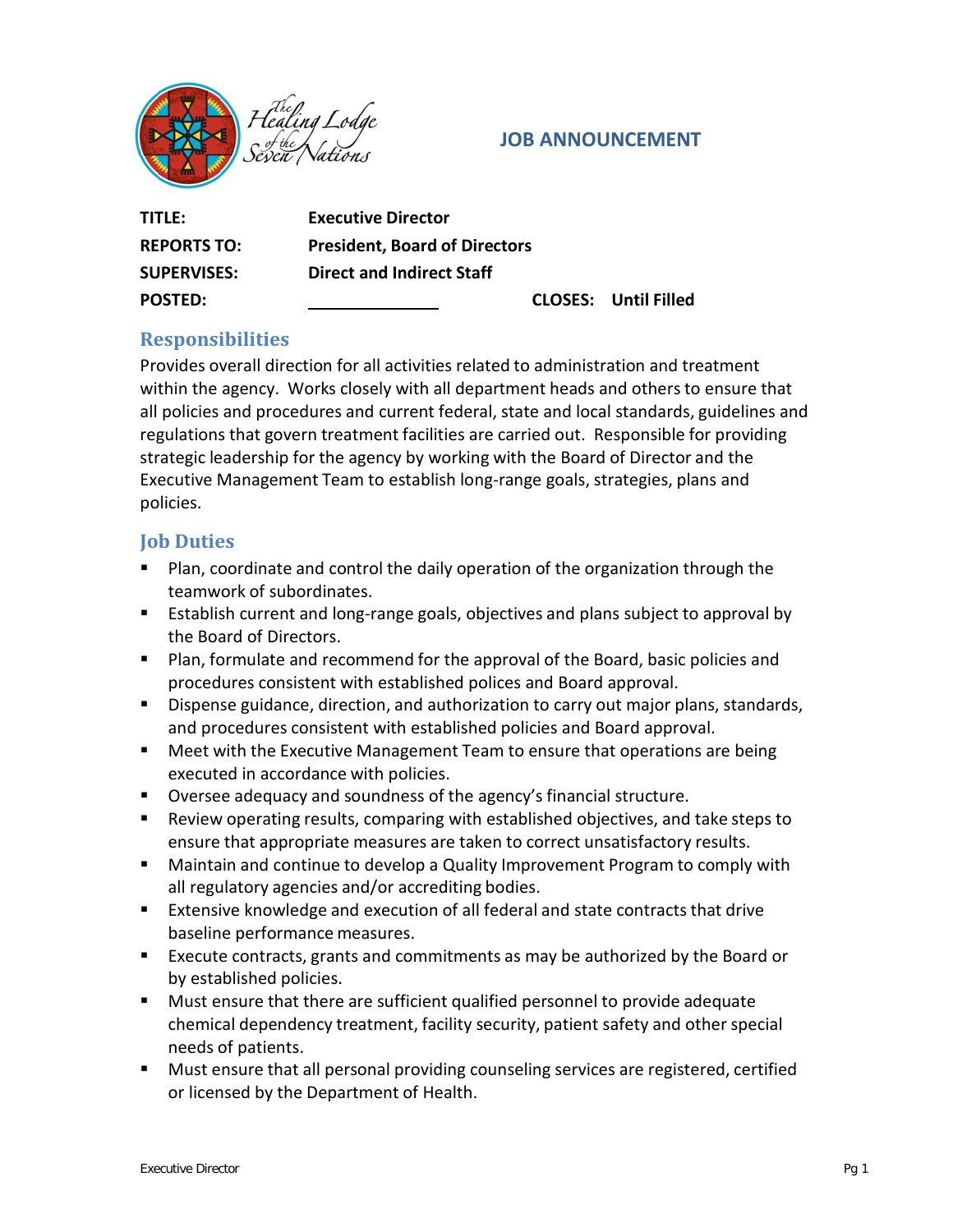- Establish and maintain an effective system of communicationsthroughout the agency.
- **Must stay current, research and monitor current and future drug trends as it** specifically applies to adolescents in drug and alcohol treatment.
- Stay abreast of current treatment modalities as it relates to inpatient adolescent treatment.
- Ensure all residents are treated with dignity and respect in accordance with Patient Rights and Individual Rights.
- Establish and maintain effective working relationships with federal, state, regional, and local agencies, community and Tribal leaders, and the general public.
- **Provide reports to the Board and external agencies as directed.**
- $\blacksquare$  Execute all decisions of the Board.

## **Minimum Requirements**

- Five years comparable work experience within a residential treatment setting.
- Master of Arts/Science in Behavioral Health or related field with additional education/training and/or experience.
- Experience with federal, state, tribal and county contract compliance.
- Minimum 6 years of progressive responsibility including prior management of people, programs and systems.
- Experience working with Native American Communities.
- Excellent oral and written communication skills.
- Must maintain a valid driver's license and must be eligible for company insurance at all times throughout employment.
- Must be able to pass an agency FBI required background check, drug screen and be committed to sobriety.

# **Preferred**

Masters Degree in social service management preferred.

### Physical Requirements

- LIFTING, CARRYING, PUSHING, PULLING- 10 pounds, occasionally. Mostly sitting, may involve standing or walking for brief periods of time.
- BENDING/STOOPING/CROUCHING Occasionally
- REACHING Occasionally
	- o Extending hand(s) or arm(s) in any direction.
- HANDLING Occasionally
	- o Seizing, holding, grasping, turning, or otherwise working with hand(s). Fingers are involved only to the extent that they are an extension of the hand, such as to turn a switch or shift automobile gears.
- FINGERING Occasionally
	- o Picking, pinching, or otherwise working primarily with fingers rather than with the whole hand or arm as in handling.
- TALKING Frequently
	- o Expressing or exchanging ideas by means of the spoken word to impart oral information to clients or to the public and to convey detailed spoken instructions to other workers accurately, loudly, or quickly.